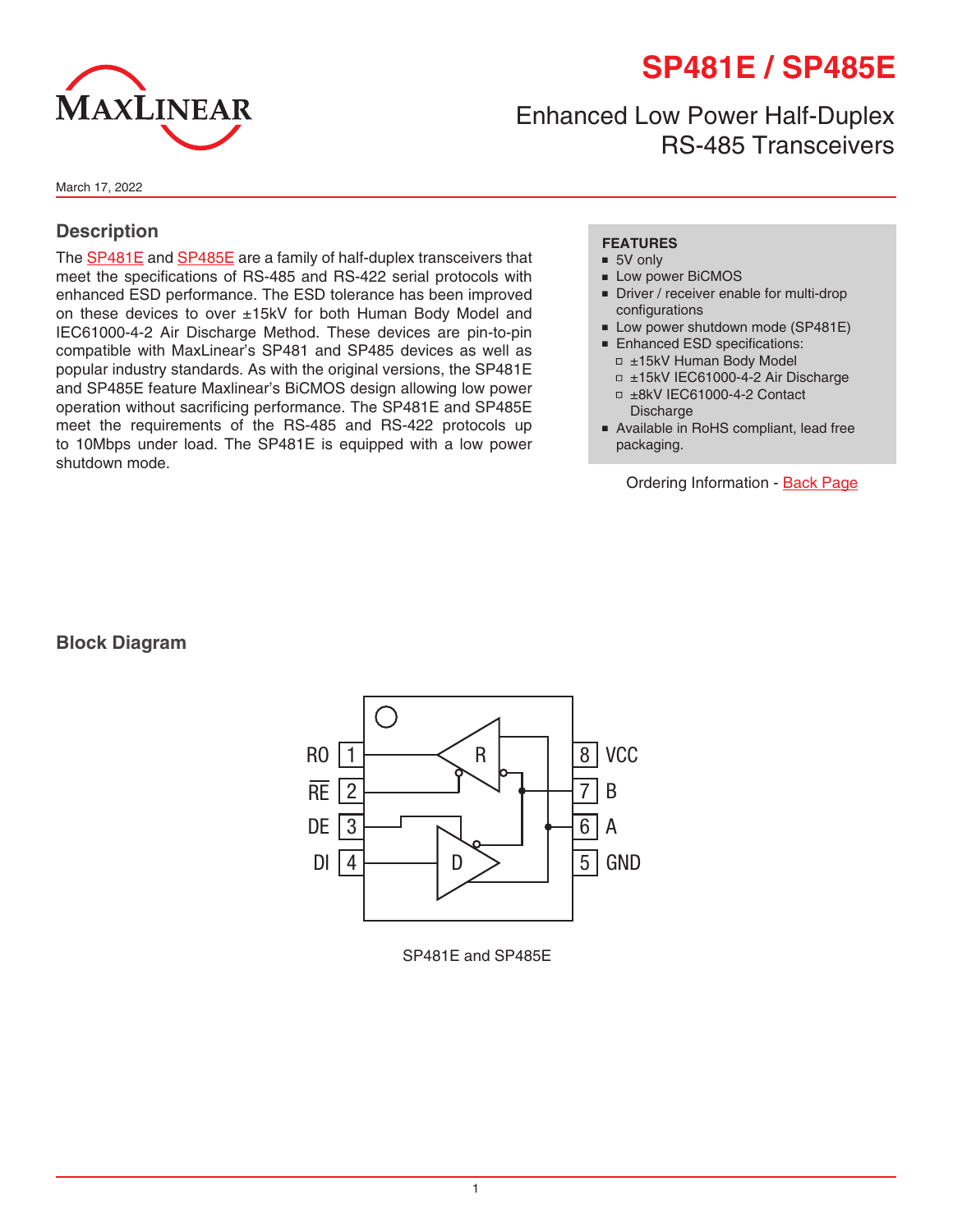#### **Absolute Maximum Ratings**

These are stress ratings only and functional operation of the device at these ratings or any other above those indicated in the operation sections of the specifications below is not implied. Exposure to absolute maximum rating conditions for extended periods of time may affect reliability.

| Input Voltages           |                                                            |
|--------------------------|------------------------------------------------------------|
|                          |                                                            |
|                          | Drivers-0.3V to $(V_{CC} + 0.5V)$                          |
| Output                   |                                                            |
|                          |                                                            |
|                          |                                                            |
|                          | Receivers-0.3V to $(V_{CC} + 0.5V)$                        |
|                          | Receiver output current  ±95mA                             |
|                          |                                                            |
| <b>Power Dissipation</b> |                                                            |
|                          |                                                            |
|                          | (derate 6.60mW/ $\textdegree$ C above +70 $\textdegree$ C) |

ESD Ratings

| HBM - Human Body Model (A and B pins)±15kV        |  |
|---------------------------------------------------|--|
| HBM - Human Body Model (All other pins) ±3kV      |  |
| IEC61000-4-2 Air Discharge (A and B pins)±15kV    |  |
| IEC61000-4-2 Contact Discharge (A and B pins)±8kV |  |

#### **Electrical Characteristics**

 $T_{AMB} = T_{MIN}$  to  $T_{MAX}$  and  $V_{CC} = 5V \pm 5\%$  unless otherwise noted.

| <b>PARAMETERS</b>                                                                        | MIN. | TYP. | MAX.         | <b>UNITS</b> | <b>CONDITIONS</b>                            |
|------------------------------------------------------------------------------------------|------|------|--------------|--------------|----------------------------------------------|
| <b>SP481E / SP485E Driver DC Characteristics</b>                                         |      |      |              |              |                                              |
| Differential output voltage                                                              |      |      | $V_{\rm CC}$ | V            | Unloaded; $R = \infty \Omega$ ; Figure 1     |
| Differential output voltage                                                              | 2    |      | $V_{\rm CC}$ | V            | With load; $R = 50\Omega$ (RS-422); Figure 1 |
| Differential output voltage                                                              | 1.5  |      | $V_{\rm CC}$ | V            | With load; $R = 27\Omega$ (RS-485); Figure 1 |
| Change in magnitude of driver<br>differential output voltage for<br>complimentary states |      |      | 0.2          | V            | $R = 27\Omega$ or $R = 50\Omega$ ; Figure 1  |
| Driver common-mode output voltage                                                        |      |      | 3            | V            | $R = 27\Omega$ or R = 50 $\Omega$ ; Figure 1 |
| Input high voltage                                                                       | 2.0  |      |              | V            | Applies to DE, DI, RE                        |
| Input low voltage                                                                        |      |      | 0.8          | V            | Applies to DE, DI, RE                        |
| Input current                                                                            |      |      | ±10          | μA           | Applies to DE, DI, RE                        |
| Driver short circuit current<br>$V_{OUT} = HIGH$                                         |      |      | ±250         | mA           | $-7V \leq V_{\Omega} \leq 12V$               |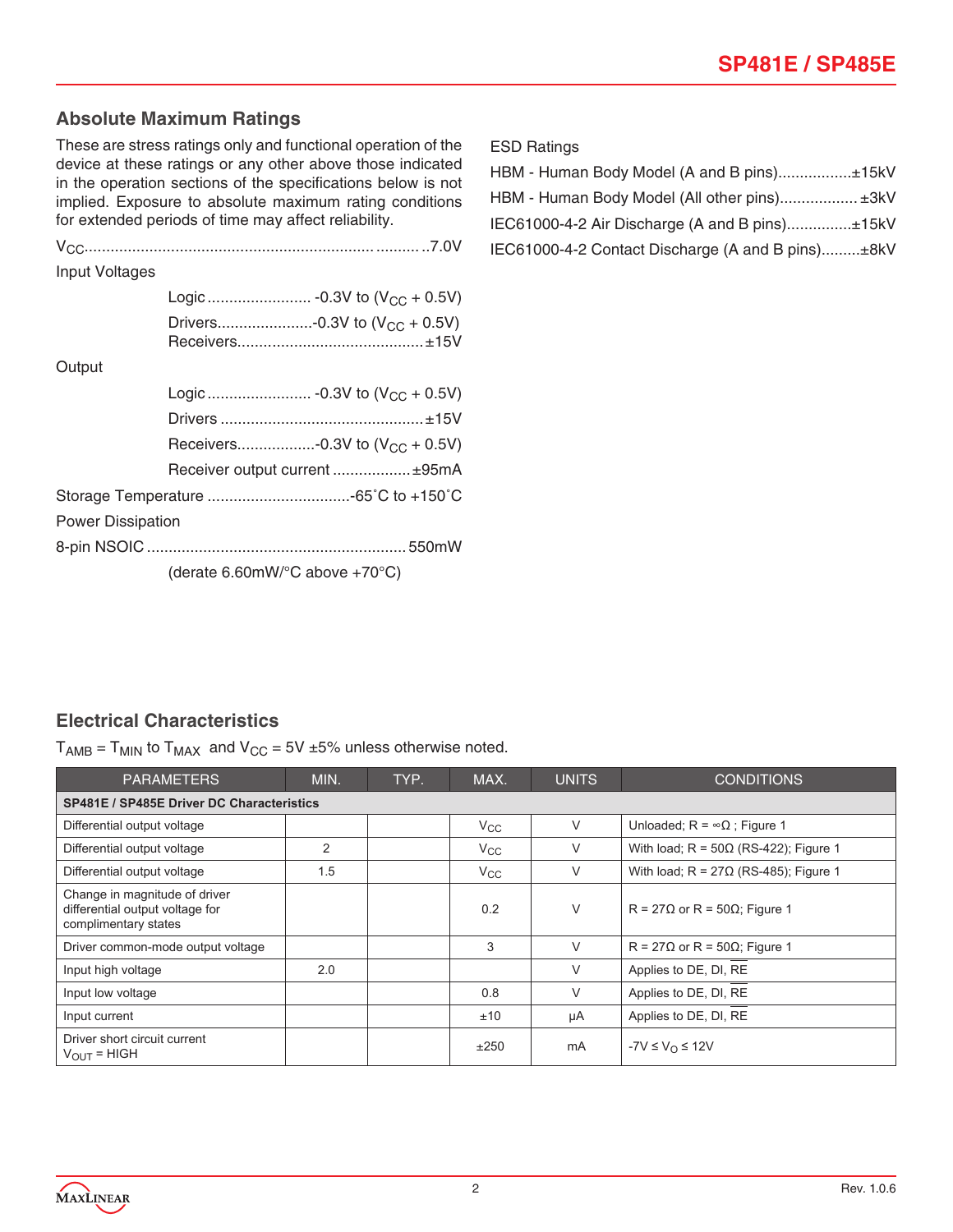## **Electrical Characteristics (Continued)**

 $T_{AMB} = T_{MIN}$  to  $T_{MAX}$  and  $V_{CC} = 5V \pm 5\%$  unless otherwise noted.

| <b>PARAMETERS</b>                                                 | MIN.   | TYP. | MAX.   | <b>UNITS</b> | <b>CONDITIONS</b>                                                                                |  |
|-------------------------------------------------------------------|--------|------|--------|--------------|--------------------------------------------------------------------------------------------------|--|
| Driver short circuit current<br>$V_{OUT} = LOW$                   |        |      | ±250   | mA           | $-7V \leq V_{\Omega} \leq 12V$                                                                   |  |
| <b>SP481E / SP485E Driver AC Characteristics</b>                  |        |      |        |              |                                                                                                  |  |
| Maximum data rate                                                 | 10     |      |        | <b>Mbps</b>  | $RE = 5V$ , $DE = 5V$ ; $R_{DIFF} = 54\Omega$ ,<br>$C_{L1} = C_{L2} = 100pF$                     |  |
| Driver input to output, $t_{\text{PLH}}$                          |        | 30   | 60     | ns           |                                                                                                  |  |
| Driver input to output, t <sub>PLH</sub><br>(SP485EMN ONLY)       |        | 30   | 80     | ns           | See Figures 3 & 5, $R_{\text{DIFF}} = 54\Omega$ ,<br>$C_{L1} = C_{L2} = 100pF$                   |  |
| Driver input to output, $t_{\text{PHL}}$                          |        | 30   | 60     | ns           |                                                                                                  |  |
| Driver input to output, t <sub>PHL</sub><br>(SP485EMN ONLY)       |        | 30   | 80     | ns           | See Figures 3 & 5, $R_{\text{DIFF}} = 54\Omega$ ,<br>$C_{L1} = C_{L2} = 100pF$                   |  |
| Driver skew                                                       |        | 5    | 10     | ns           | See Figures 3 and 5, $t_{SKEW}$ = $ t_{DPHL}$ - $t_{DPLH} $                                      |  |
| Driver rise or fall time                                          |        | 15   | 40     | ns           | From 10%-90%; R <sub>DIFF</sub> = 54Ω<br>$C_{L1} = C_{L2} = 100pF$ ; See Figures 3 and 6         |  |
| Driver enable to output high                                      |        | 40   | 70     | ns           | $C_L$ = 100pF, See Figures 4 and 6, S <sub>2</sub> closed                                        |  |
| Driver enable to output low                                       |        | 40   | 70     | ns           | $C_L$ = 100pF, See Figures 4 and 6, S <sub>1</sub> closed                                        |  |
| Driver disable time from high                                     |        | 40   | 70     | ns           | $C_L$ = 100pF, See Figures 4 and 6, S <sub>2</sub> closed                                        |  |
| Driver disable time from low                                      |        | 40   | 70     | ns           | $C_L$ = 100pF, See Figures 4 and 6, $S_1$ closed                                                 |  |
| <b>SP481E / SP485E Receiver DC Characteristics</b>                |        |      |        |              |                                                                                                  |  |
| Differential input threshold                                      | $-0.2$ |      | 0.2    | Volts        | $-7V \leq V_{CM} \leq 12V$                                                                       |  |
| Differential input threshold<br>(SP485EMN ONLY)                   | $-0.4$ |      | 0.4    | Volts        | $-7V \leq V_{CM} \leq 12V$                                                                       |  |
| Input hysteresis                                                  |        | 20   |        | mV           | $V_{CM} = 0V$                                                                                    |  |
| Output voltage high                                               | 3.5    |      |        | Volts        | $V_{ID}$ = 200mV, $I_{O}$ = -4mA                                                                 |  |
| Output voltage low                                                |        |      | 0.4    | Volts        | $V_{ID} = 200$ mV, $I_{O} = 4$ mA                                                                |  |
| Three-state ( high impedance)<br>output current                   |        |      | ±1     | μA           | $0.4V \le V_O \le 2.4V$ ; RE = 5V                                                                |  |
| Input resistance                                                  | 12     | 15   |        | kΩ           | $-7V \leq V_{CM} \leq 12V$                                                                       |  |
| Input current (A, B); $V_{1N} = 12V$                              |        |      | 1.0    | mA           | DE = 0V, $V_{CC}$ = 0V or 5.25V, $V_{IN}$ = 12V                                                  |  |
| Input current (A, B); $V_{IN} = -7V$                              |        |      | $-0.8$ | mA           | DE = 0V, $V_{CC}$ = 0V or 5.25V, $V_{IN}$ = -7V                                                  |  |
| SP481E / SP485E Receiver AC Characteristics                       |        |      |        |              |                                                                                                  |  |
| Maximum data rate                                                 | 10     |      |        | Mbps         | $RE = 0V$ , $DE = 0V$                                                                            |  |
| Receiver input to output                                          | 20     | 45   | 100    | ns           | t <sub>PLH:</sub> See Figures 3 & 7,<br>$R_{\text{DIFF}} = 54\Omega$ , $C_{L1} = C_{L2} = 100pF$ |  |
| Receiver input to output                                          | 20     | 45   | 100    | ns           | t <sub>PHL:</sub> See Figures 3 & 7,<br>$R_{\text{DIFF}} = 54\Omega$ , $C_{L1} = C_{L2} = 100pF$ |  |
| Differential receiver skew<br>$ t_{\text{PHL}} - t_{\text{PLH}} $ |        | 13   |        | ns           | $R_{\text{DIFF}} = 54\Omega$ , $C_{L1} = C_{L2} = 100pF$ ,<br>See Figures 3 and 7                |  |
| Receiver enable to output low                                     |        | 45   | 70     | ns           | $C_{RL}$ = 15pF, Figures 2 & 8; S <sub>1</sub> Closed                                            |  |
| Receiver enable to output high                                    |        | 45   | 70     | ns           | $C_{RL}$ = 15pF, Figures 2 & 8; S <sub>2</sub> Closed                                            |  |
| Receiver Disable from low                                         |        | 45   | 70     | ns           | $C_{\text{RL}}$ = 15pF, Figures 2 & 8; S <sub>1</sub> Closed                                     |  |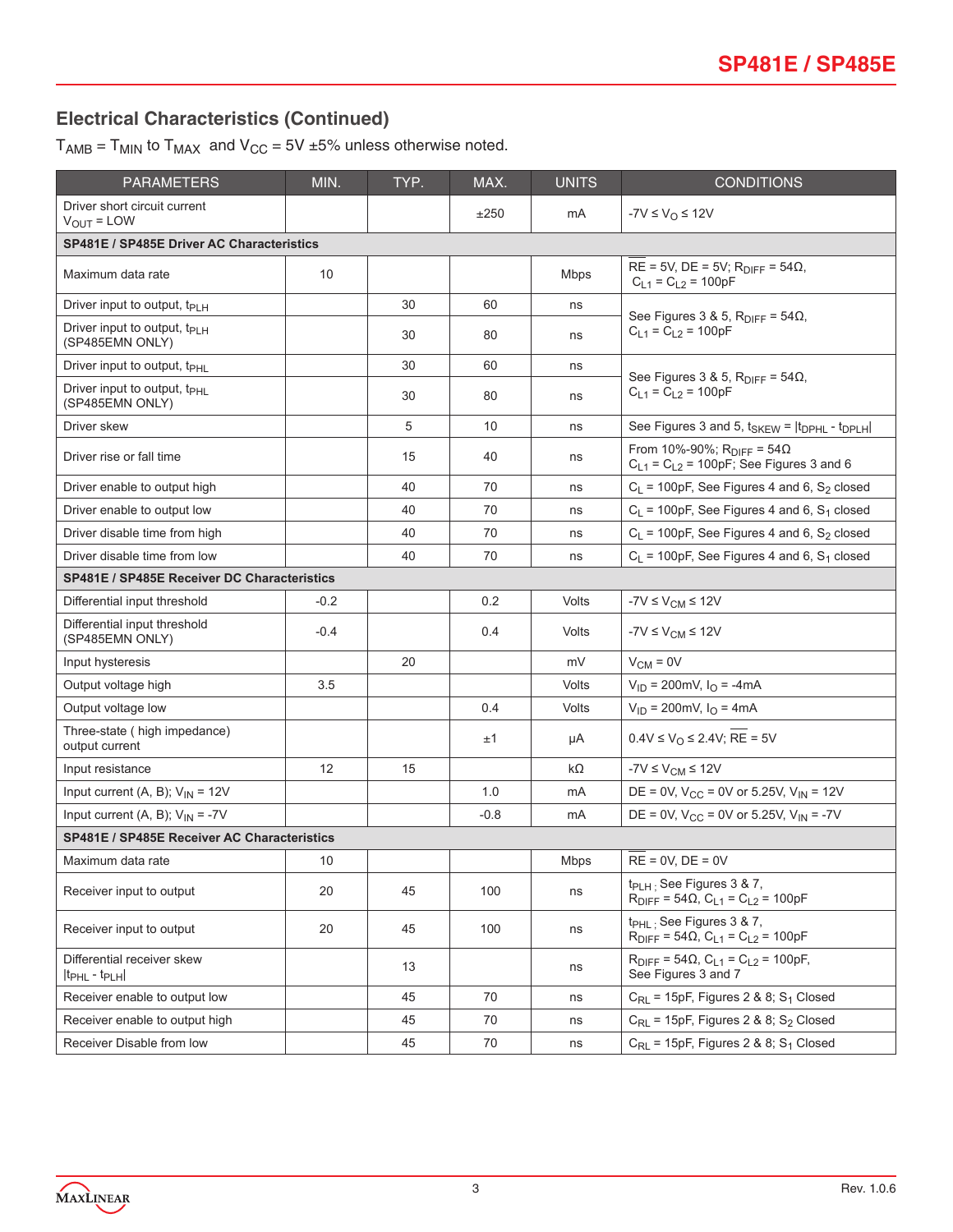### **Electrical Characteristics, Continued**

 $T_{AMB}$  =  $T_{MIN}$  to  $T_{MAX}$  and  $V_{CC}$  = 5V  $\pm$ 5% unless otherwise noted

| <b>PARAMETERS</b>                               | MIN.        | TYP. | MAX. | <b>UNITS</b> | <b>CONDITIONS</b>                                            |  |
|-------------------------------------------------|-------------|------|------|--------------|--------------------------------------------------------------|--|
| Receiver Disable from high                      |             | 45   | 70   | ns           | $C_{\text{RL}}$ = 15pF, Figures 2 & 8; S <sub>2</sub> Closed |  |
| <b>SP481E Shutdown Timing</b>                   |             |      |      |              |                                                              |  |
| Time to shutdown                                | 50          | 200  | 600  | ns           | $RE = 5V$ , $DE = 0V$                                        |  |
| Driver enable from shutdown to<br>output high   |             | 40   | 100  | ns           | $C_L$ = 100pF; See Figures 4 and 6; S <sub>2</sub> Closed    |  |
| Driver enable from shutdown to<br>output low    |             | 40   | 100  | ns           | $C_L$ = 100pF; See Figures 4 and 6; S <sub>1</sub> Closed    |  |
| Receiver enable from shutdown to<br>output high |             | 300  | 1000 | ns           | $C_L$ = 15pF; See Figures 2 and 8; S <sub>2</sub> Closed     |  |
| Receiver enable from shutdown to<br>output low  |             | 300  | 1000 | ns           | $C_L$ = 15pF; See Figures 2 and 8; S <sub>1</sub> Closed     |  |
| <b>Power Requirements</b>                       |             |      |      |              |                                                              |  |
| Supply voltage V <sub>CC</sub>                  | 4.75        |      | 5.25 | Volts        |                                                              |  |
| Supply current                                  |             |      |      |              |                                                              |  |
| No load                                         |             | 900  |      | μA           | RE, DI = 0V or $V_{CC}$ ; DE = $V_{CC}$                      |  |
|                                                 |             | 600  |      | μA           | $RE = 0V$ , $DI = 0V$ or $5V$ ; $DE = 0V$                    |  |
| Shutdown mode (SP481E)                          |             |      | 10   | μA           | $DE = 0V$ , $RE = V_{CC}$                                    |  |
| <b>Environmental and Mechanical</b>             |             |      |      |              |                                                              |  |
| <b>Operating Temperture</b>                     |             |      |      |              |                                                              |  |
| Commercial (C_)                                 | $\mathbf 0$ |      | 70   | $^{\circ}C$  |                                                              |  |
| Industrial $(E_$ )                              | $-40$       |      | 85   | $^{\circ}C$  |                                                              |  |
| $(M_$ )                                         | $-40$       |      | 125  | $^{\circ}C$  |                                                              |  |
| Storage Temperature                             | $-65$       |      | 150  | $^{\circ}C$  |                                                              |  |
| Package                                         |             |      |      |              |                                                              |  |
| NSOIC (N)                                       |             |      |      |              |                                                              |  |

## **Pin Functions**



SP481E and SP485E Pinout (Top View)

| <b>Pin Number</b> | <b>Pin Name</b> | <b>Description</b>                              |
|-------------------|-----------------|-------------------------------------------------|
|                   | RO              | Receiver output                                 |
| 2                 | <b>RE</b>       | Receiver output enable active LOW               |
| 3                 | DE              | Driver output enable active HIGH                |
| 4                 | DI              | Driver input                                    |
| 5                 | <b>GND</b>      | Ground connection                               |
| 6                 | A               | Non-inverting driver output /<br>receiver input |
|                   | в               | Inverting driver output /<br>receiver input     |
| 8                 | VCC             | Positive supply 4.75V ≤ Vcc ≤ 5.25V             |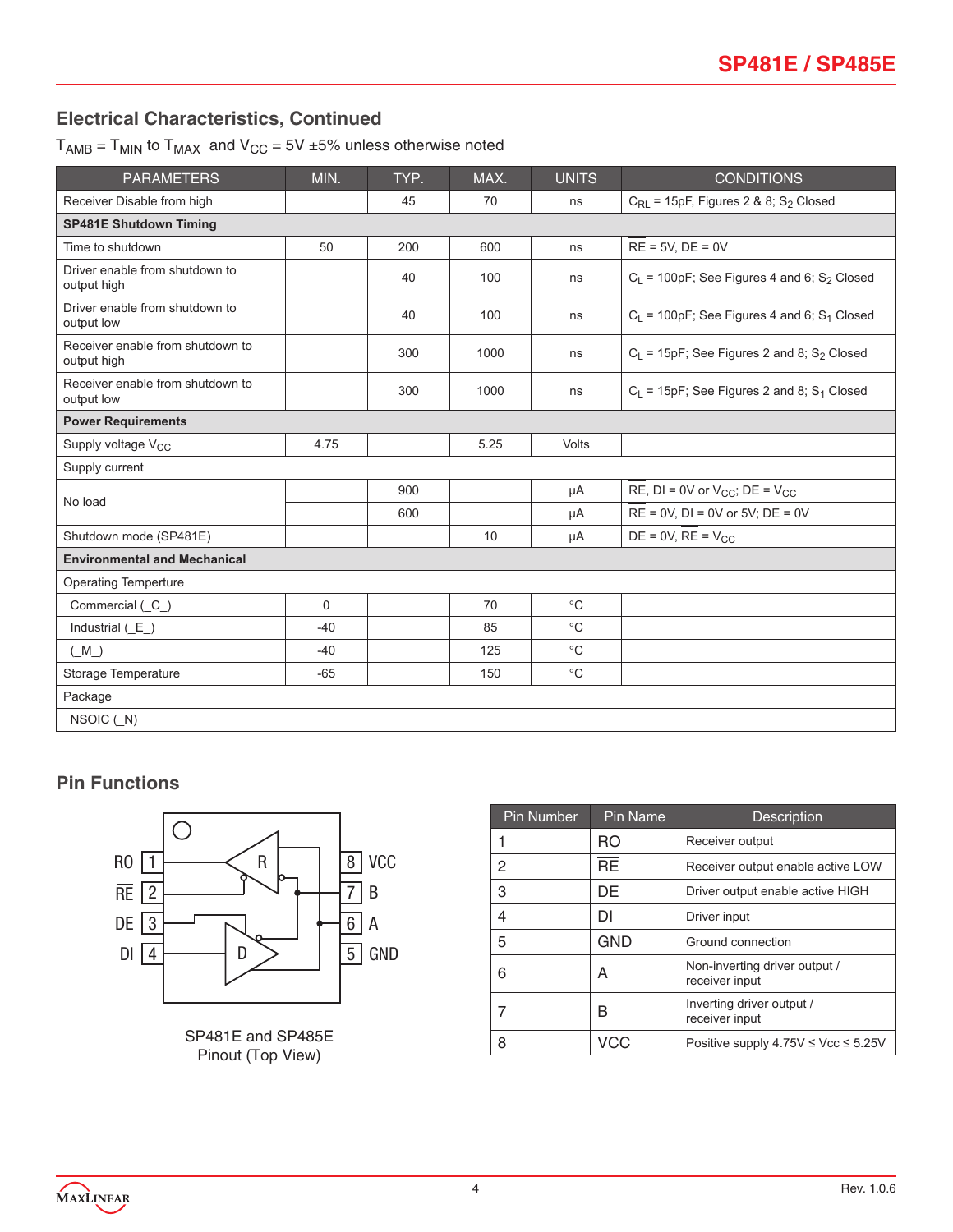1kΩ

**V<sub>CC</sub>** 

#### **Test Circuits**





Receiver Output

 $C_{RL} \neq \frac{1}{2}$  1kΩ

Test Point



Figure 3: RS-485 Driver/Receiver Timing Test Circuit Figure 4: Driver Timing Test Load #2 Circuit



## **Switching Waveforms**



 $t$ SKEW =  $|t$ DPLH- $t$ DPHL

Figure 5: Driver Propagation Delays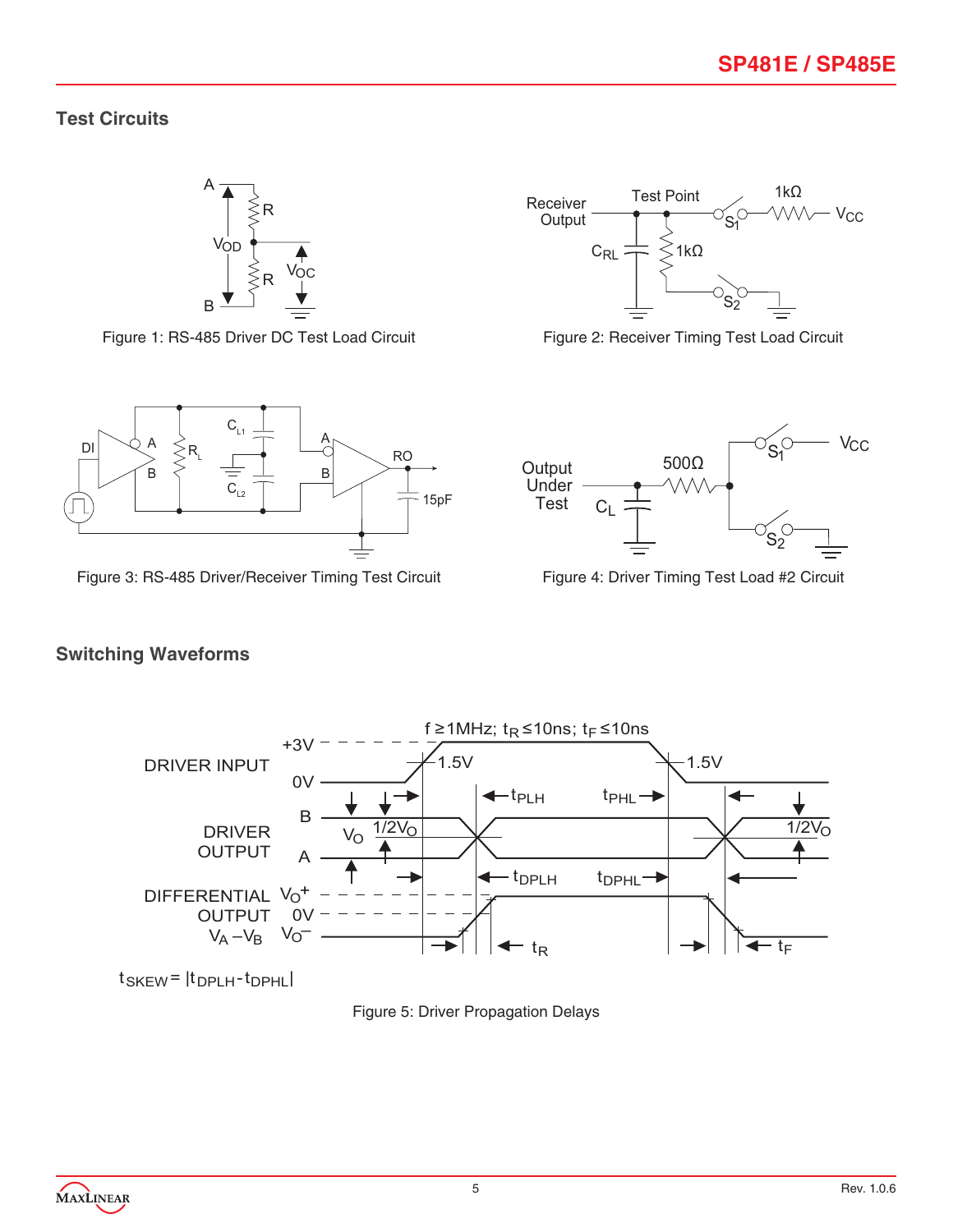## **Switching Waveforms (Continued)**



Figure 6: Driver Enable and Disable Times



Figure 7: Receiver Propagation Delays



Figure 8: Receiver Enable and Disable Times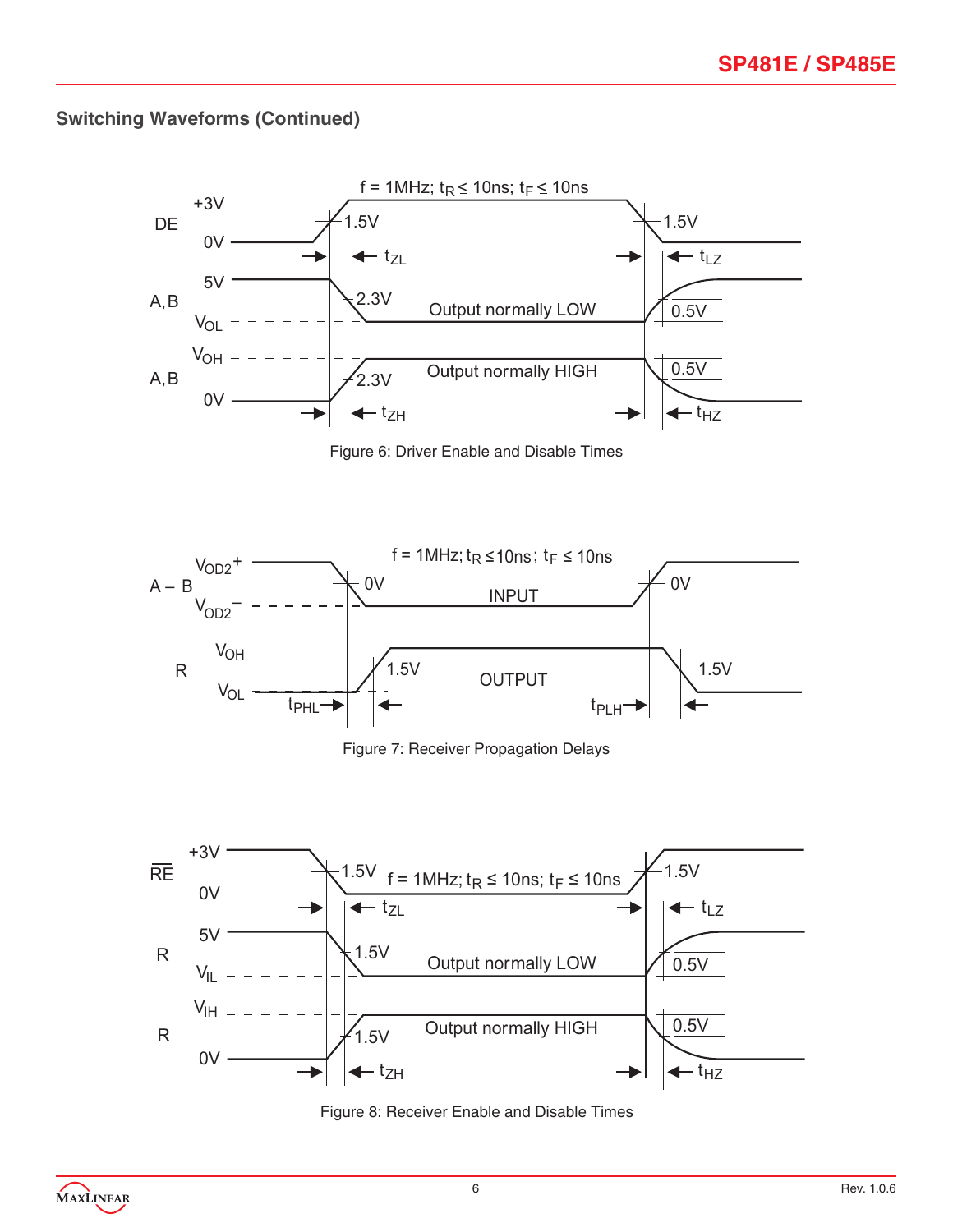#### **Description**

The SP481E and SP485E are half-duplex differential transceivers that meet the requirements of RS-485 and RS-422. Fabricated with an Maxlinear proprietary BiCMOS process, this product requires a fraction of the power of older bipolar designs.

The RS-485 standard is ideal for multi-drop applications and for long-distance interfaces. RS-485 allows up to 32 drivers and 32 receivers to be connected to a data bus, making it an ideal choice for multi-drop applications. Since the cabling can be as long as 4,000 feet, RS-485 transceivers are equipped with a wide (-7V to 12V) common mode range to accommodate ground potential differences. Because RS-485 is a differential interface, data is virtually immune to noise in the transmission line.

#### **Drivers**

The driver outputs of the SP481E and SP485E are differential outputs meeting the RS-485 and RS-422 standards. The typical voltage output swing with no load will be 0 Volts to 5 Volts. With worst case loading of 54Ω across the differential outputs, the drivers can maintain greater than 1.5V voltage levels. The drivers of the SP481E and SP485E have an enable control line which is active HIGH. A logic HIGH on DE (pin 3) will enable the differential driver outputs. A logic LOW on the DE (pin 3) will tri-state the driver outputs.

The transmitters of the SP481E and SP485E will operate up to at least 10Mbps.

#### **Receivers**

The SP481E and SP485E receivers have differential inputs with an input sensitivity as low as  $\pm 200$ mV. Input impedance of the receivers is typically 15kΩ (12kΩ minimum). A wide common mode range of -7V to +12V allows for large ground potential differences between systems. The receivers of the SP481E and SP485E have a tri-state enable control pin. A logic LOW on  $\overline{RE}$  (pin 2) will enable the receiver, a logic HIGH on RE (pin 2) will disable the receiver.

The receiver for the SP481E and SP485E will operate up to at least 10Mbps. The receiver for each of the two devices is equipped with the fail-safe feature. Fail-safe guarantees that the receiver output will be in a HIGH state when the input is left unconnected.

#### Shutdown Mode

The SP481E is equipped with a Shutdown mode. To enable the shutdown state, both driver and receiver must be disabled simultaneously. A logic LOW on DE (pin 3) and a Logic HIGH on RE (pin 2) will put the SP481E into Shutdown mode. In Shutdown, supply current will drop to typically 1µA.

| <b>INPUTS</b>   |    |           |                          | <b>OUTPUTS</b> |   |
|-----------------|----|-----------|--------------------------|----------------|---|
| $\overline{RE}$ | DE | <b>DI</b> | LINE<br><b>CONDITION</b> | A              | B |
|                 |    |           | No Fault                 |                |   |
| X               |    |           | No Fault                 |                |   |
|                 | Ω  | Χ         |                          |                |   |
|                 |    |           | Fault                    |                |   |



| <b>INPUTS</b> |    |             | <b>OUTPUTS</b> |
|---------------|----|-------------|----------------|
| <b>RE</b>     | DE | $A - B$     |                |
|               |    | 0.2V        |                |
|               |    | $-0.2V$     |                |
|               |    | Inputs Open |                |
|               |    |             |                |

Table 2: Receive Function Truth Table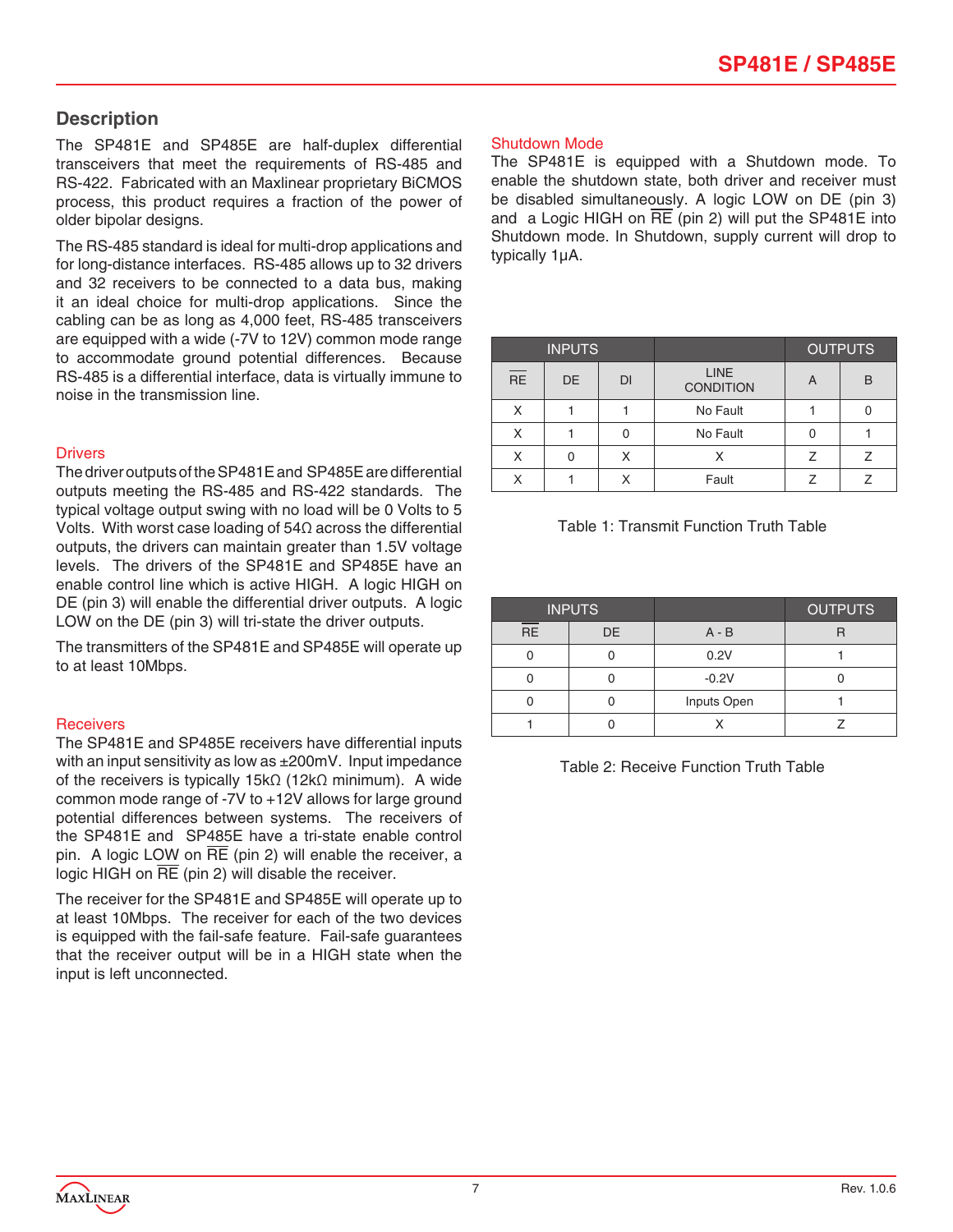## **Mechanical Dimensions**

NSOIC8

Top View







| PACKAGE OUTLINE NSOIC .150" BODY<br>JEDEC MS-012 VARIATION AA |      |                                           |            |                                               |                          |       |  |
|---------------------------------------------------------------|------|-------------------------------------------|------------|-----------------------------------------------|--------------------------|-------|--|
| <b>SYMBOLS</b>                                                |      | COMMON DIMENSIONS IN MM<br>(Control Unit) |            | COMMON DIMENSIONS IN INCH<br>(Reference Unit) |                          |       |  |
|                                                               | MIN  | <b>NOM</b>                                | <b>MAX</b> | <b>MIN</b>                                    | <b>NOM</b>               | MAX   |  |
| A                                                             | 1.35 | =                                         | 1.75       | 0.053                                         |                          | 0.069 |  |
| A1                                                            | 0.10 |                                           | 0.25       | 0.004                                         |                          | 0.010 |  |
| A <sub>2</sub>                                                | 1.25 |                                           | 1.65       | 0.049                                         | $\overline{\phantom{0}}$ | 0.065 |  |
| b                                                             | 0.31 |                                           | 0.51       | 0.012                                         |                          | 0.020 |  |
| c                                                             | 0.17 |                                           | 0.25       | 0.007                                         |                          | 0.010 |  |
| E                                                             |      | 6.00<br><b>BSC</b>                        |            |                                               | 0.236 BSC                |       |  |
| E1                                                            |      | 3.90<br><b>BSC</b>                        |            | 0.154<br><b>BSC</b>                           |                          |       |  |
| $\mathbf{e}$                                                  |      | 1.27 BSC                                  |            | 0.050 BSC                                     |                          |       |  |
| h                                                             | 0.25 |                                           | 0.50       | 0.010                                         |                          | 0.020 |  |
| L                                                             | 0.40 |                                           | 1.27       | 0.016                                         |                          | 0.050 |  |
| L1                                                            |      | 1.04 REF                                  |            |                                               | 0.041 REF                |       |  |
| L2                                                            |      | 0.25 BSC                                  |            |                                               | 0.010 BSC                |       |  |
| R                                                             | 0.07 |                                           |            | 0.003                                         |                          |       |  |
| R1                                                            | 0.07 |                                           |            | 0.003                                         |                          |       |  |
| q                                                             | 0.   |                                           | 8.         | 0.                                            |                          | 8.    |  |
| þ                                                             | 5.   |                                           | 15"        | 5.                                            |                          | 15"   |  |
| ڇو                                                            | 0.   |                                           |            | 0.                                            |                          |       |  |
| D                                                             |      | <b>BSC</b><br>0.193<br>4.90<br><b>BSC</b> |            |                                               |                          |       |  |
| M                                                             | R    |                                           |            |                                               |                          |       |  |

Drawing No: POD-00000108 Revision: A